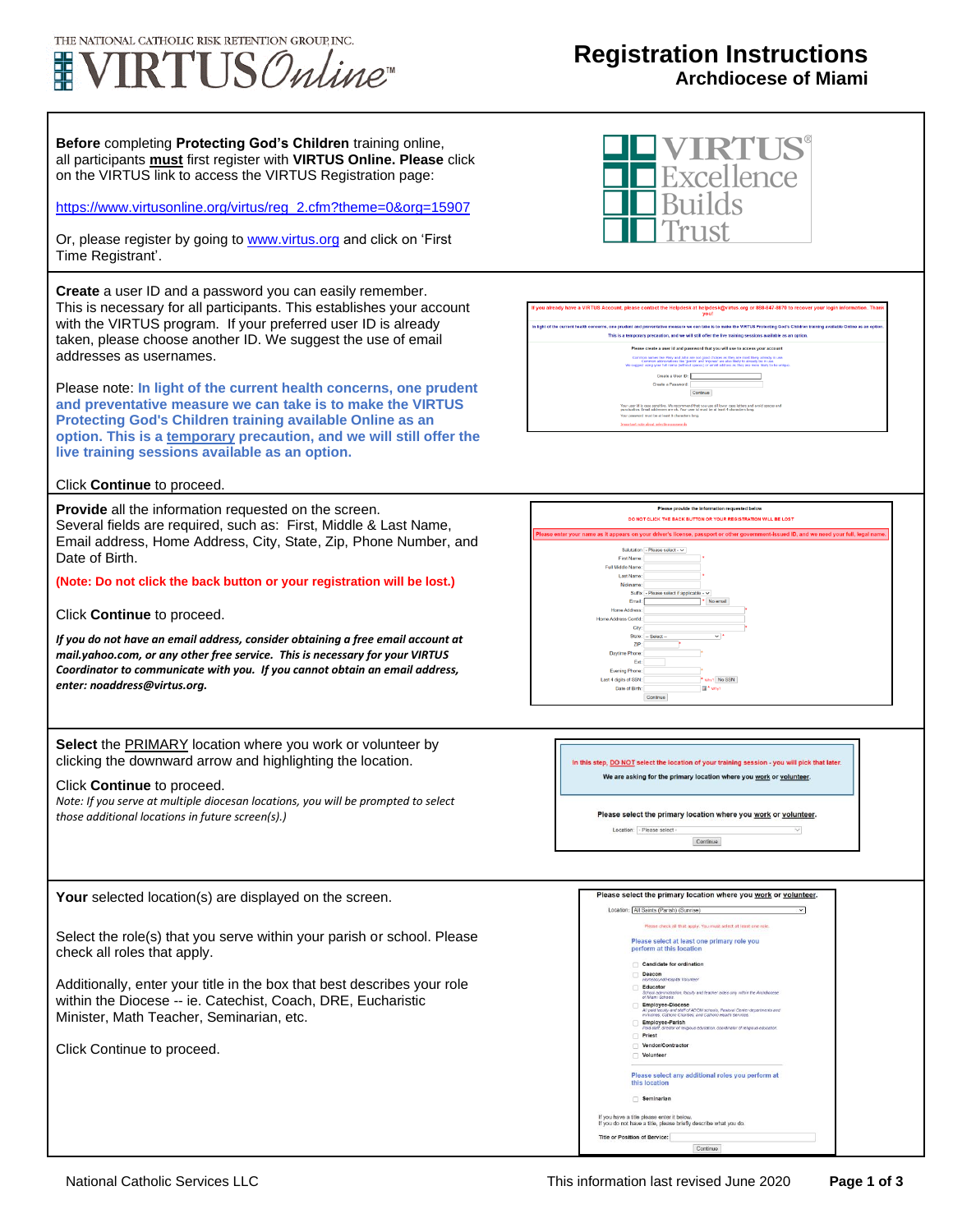



٦

| To Select any additional locations and roles, please select Yes.<br>Please select No if finished.                                                                                                                                               | You have chosen following locations and roles:<br>All Saints (Parish) (Sunrise)<br>• Volunteer V                                                                                                                                                                                                                                                                                                                                                                           |
|-------------------------------------------------------------------------------------------------------------------------------------------------------------------------------------------------------------------------------------------------|----------------------------------------------------------------------------------------------------------------------------------------------------------------------------------------------------------------------------------------------------------------------------------------------------------------------------------------------------------------------------------------------------------------------------------------------------------------------------|
|                                                                                                                                                                                                                                                 | Are you associated with any other locations?<br>No<br><b>Yes</b>                                                                                                                                                                                                                                                                                                                                                                                                           |
| Please answer the three questions.<br>Please click on Continue.                                                                                                                                                                                 | Are you a parent or guardian of a child under 18?<br>$\bigcirc$ Yes<br>$\bigcirc$ No<br>Do you interact with, work with or come into contact with minors and/or<br>vulnerable adults of this archdiocese/diocese/religious organization?<br>$\bigcirc$ Yes<br>$\bigcirc$ No<br>Do you manage, supervise or oversee employees or volunteers on behalf of<br>this archdiocese/diocese/religious organization in any capacity?<br>$\bigcirc$ Yes<br>$\bigcirc$ No<br>Continue |
| Please acknowledge the document presented.<br>To proceed, please Confirm by clicking on: "I hereby represent that<br>I have downloaded, read, and understand this document" and enter<br>your full name and today's date.<br>Click on Continue. | Archdiocese of Miami, FL<br><b>Employee Pledge to Promote Safe Environment</b><br>PDI<br>Employee Pledge to Promote Safe Environment<br>I hereby represent that I have downloaded, read,<br>$\Box$<br>and understand this document.<br>Please provide an electronic signature to confirm you have received the<br>document above.<br>Full Name (first, middle and last)*:<br>(John D. Smith)<br>Today's Date*:<br>(mm/dd/yyyy)<br>Continue                                 |
|                                                                                                                                                                                                                                                 | Archdiocese of Miami, FL<br>Volunteer Pledge to Promote Safe Environment<br><b>PDF</b><br>Volunteer Pledge to Promote Safe Environment<br>Spanish   Creole<br>I hereby represent that I have downloaded, read,<br>and understand this document.<br>Please provide an electronic signature to confirm you have received the<br>document above.<br>Full Name (first, middle and last)*:<br>(John D. Smith)<br>Today's Date*:<br>(mm/dd/yyyy)<br>Continue                     |